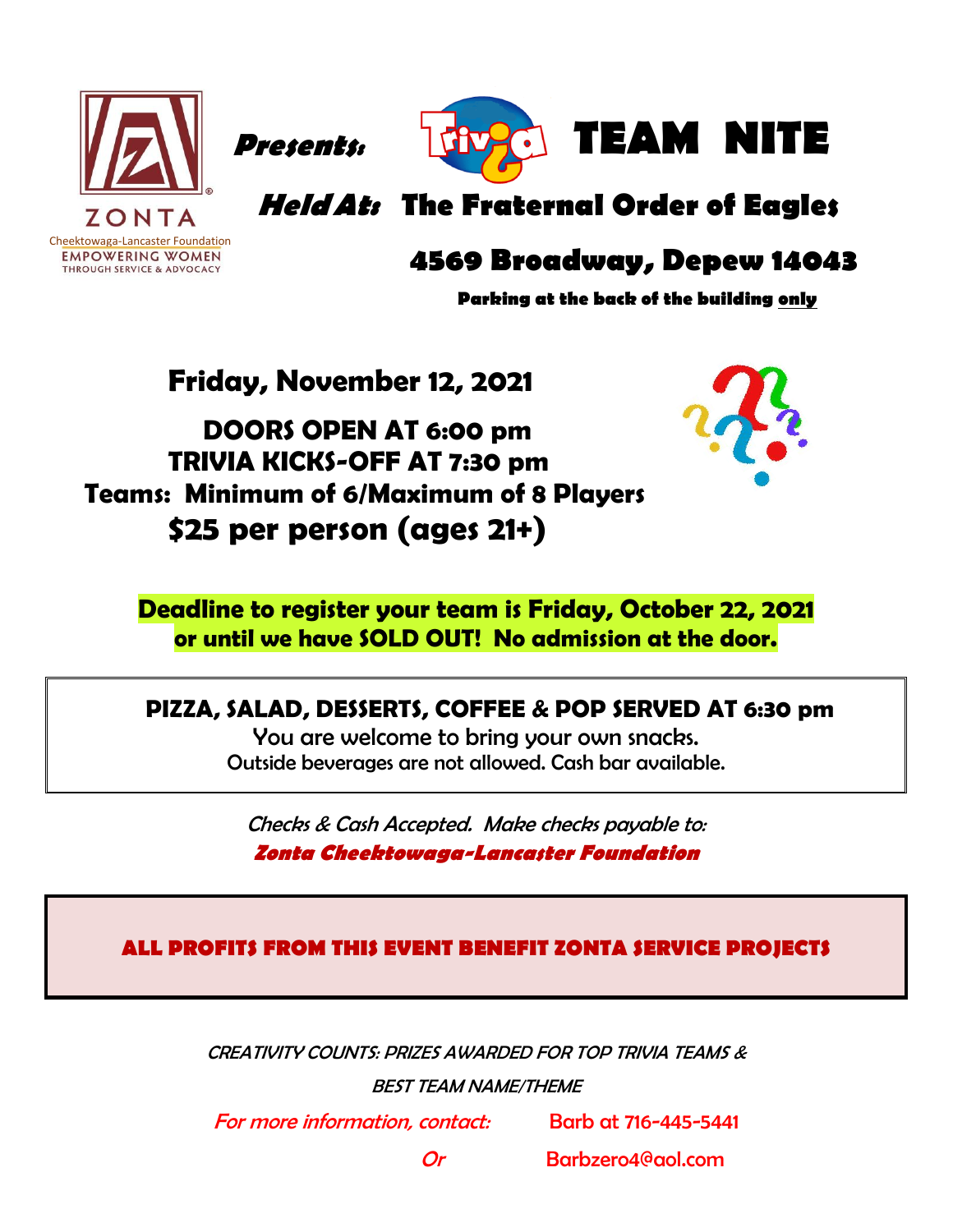## **CREATIVITY COUNTS...**

#### **PRIZES AWARDED FOR TOP TRIVIA TEAMS &**

#### **BEST TEAM NAME/THEME**

Costumes, mascots, props, etc. are not out of the question. Judges will award for the Best Team Name/Theme based on creativity & effort!

**TRIVIA FORMAT:** Teams of 6-8 people (ages 21+). FOUR rounds of trivia questions. Each TEAM fills out an answer sheet as questions are read out loud for each round. Answer sheets are then turned in to be corrected and points awarded. There is no "buzzing in" or rewards for speed—all answers must be written on the team answer sheet by the end of the round to receive points.



NO CELL PHONE HELP!!!

**EARN BONUS POINTS:** Help your team earn valuable bonus points by participating in our "IN-BETWEEN ROUNDS SILLY GAMES". **Bring along some singles—\$1 per "inbetween round" is all you need to play.**



**SHARE THE WEALTH DRAWING:** Tickets will be sold throughout the evening for a "Share The Wealth" Cash Drawing. Half the money collected goes to the Zonta Foundation, the other half is split between three winners.